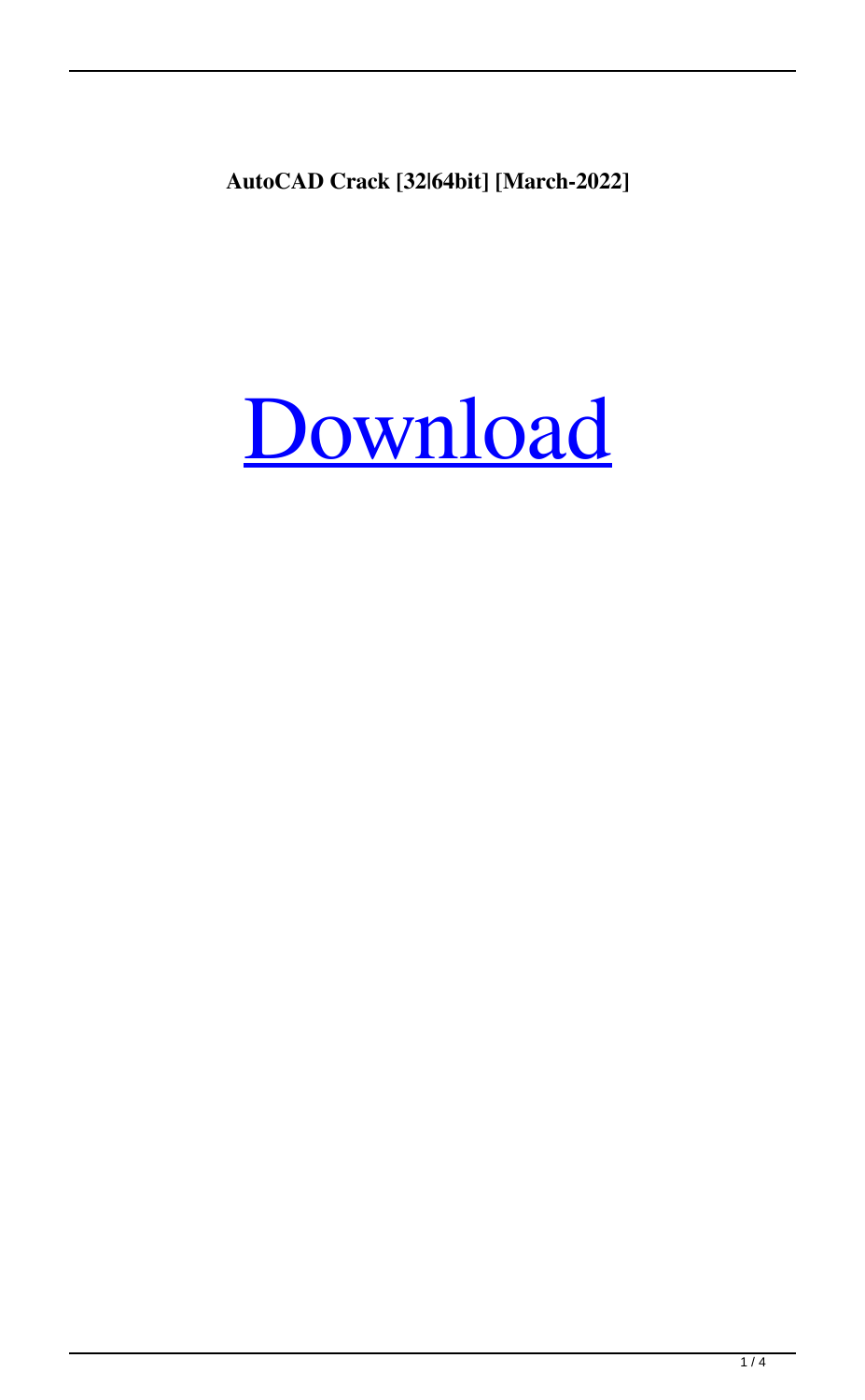## **AutoCAD Crack + With License Code Download [32|64bit] [Updated] 2022**

In 2017, the product line includes two applications: AutoCAD Crack Civil 3D and AutoCAD Crack Keygen Electrical 3D. Both are cross-platform products, meaning they work on both Windows and Mac operating systems. References Category:1982 software Category:Computer-aided design software Category:Discontinued Windows software Category:Proprietary commercial software for Windows Category:Proprietary software that uses QtThe present invention relates to the field of fabrication of semiconductor devices, and more specifically to a method for forming doped polycrystalline silicon in a selfaligned fashion to an adjacent gate electrode. One of the problems in the field of semiconductor device fabrication is forming a polycrystalline silicon gate electrode in a self-aligned fashion to an adjacent polycrystalline silicon gate electrode. For example, FIG. 1 shows a cross section of a semiconductor wafer fragment 10 having a pair of polycrystalline silicon gate electrodes 12, 14 formed thereon. Semiconductor wafer fragment 10 includes a bulk substrate 16 having a gate oxide layer 18 formed thereon. Semiconductor wafer fragment 10 is annealed to activate the gate oxide layer 18. Gate oxide layer 18 forms the gate dielectric for a subsequent gate conductor formed thereover. After activation, gate oxide layer 18 is implanted with an ntype dopant material to form a n+ gate conductor 20 for the first gate electrode 12. Subsequently, a polycrystalline silicon layer 22 is deposited over the wafer fragment 10. A patterned photoresist layer (not shown) is formed over polycrystalline silicon layer 22, and is used to define the location of gate electrode 14. Gate electrode 14 is formed by anisotropic etching of polycrystalline silicon layer 22, with the photoresist pattern used to indicate the edge of the etch. This etching leaves a portion of polycrystalline silicon layer 22 in the shape of gate electrode 14. A thicker portion of polycrystalline silicon layer 22 remains over the gate oxide layer 18, and is used as the second polycrystalline silicon gate electrode 14. A thin portion of polycrystalline silicon layer 22 over the gate oxide layer 18 is removed to form the source/drain regions of the transistor. Unfortunately, the anisotropic etching of polycrystalline silicon layer 22 results in a substantial over etch of the gate oxide layer 18. This

#### **AutoCAD Crack+ Free Registration Code X64**

3D ObjectARX 3D, an extension to AutoCAD ObjectARX, is a free software C++ library for 3D modeling and rendering. It offers point-based 3D, volumes, solids, meshed surfaces, grids, loft and area models, animations, special effects, and hypermedia interfaces. Autodesk Revit is a platform built around 3D modeling. The basic model is a series of objects such as a house, bridge, or office building that can be annotated with parametric and non-parametric data. The platform is designed to produce files that can be viewed and edited on the web and through mobile devices. 3D printing Autodesk announced a partnership with 3D Systems in March 2013, to bring 3D printing to Autodesk 3D design software. Autodesk 3D Design software and Autodesk Inventor software can print with 3D Systems' "3D Systems Stereolithography" machines. VectorWorks VectorWorks is Autodesk's vector graphics software (later, a complete vector design suite; VectorWorks 2013 was the last version to include only vector graphics capabilities), which includes vector editing, a library of graphical symbols and images, interoperability tools, and a professional grade modelling and rendering module. The software is capable of constructing models in the CAD format of most other major CAD packages, as well as producing BIM and VRML. VectorWorks has strong interoperability with other Autodesk products, most notably AutoCAD, Adobe Illustrator, and Inventor. VectorWorks may also be used to display or edit many other file types, such as DXF and DWG, as well as such non-CAD file formats as STL and STEP. VectorWorks is mostly based on the original Macintosh version of Intergraph's GDS/2 data interchange format. Autodesk Maya Maya is a platform for 3D modelling and animation. Maya is a complete suite of applications and a powerful platform for building complete 3D content. It has a variety of applications for architecture, animation, illustration, game development, and film. Maya is capable of working with all the major software packages used in animation, such as Softimage, 3ds Max, and Houdini. Maya can import 3D Max, and vice versa. The software supports file formats such as Cinema 4D, XSI, and AVI. a1d647c40b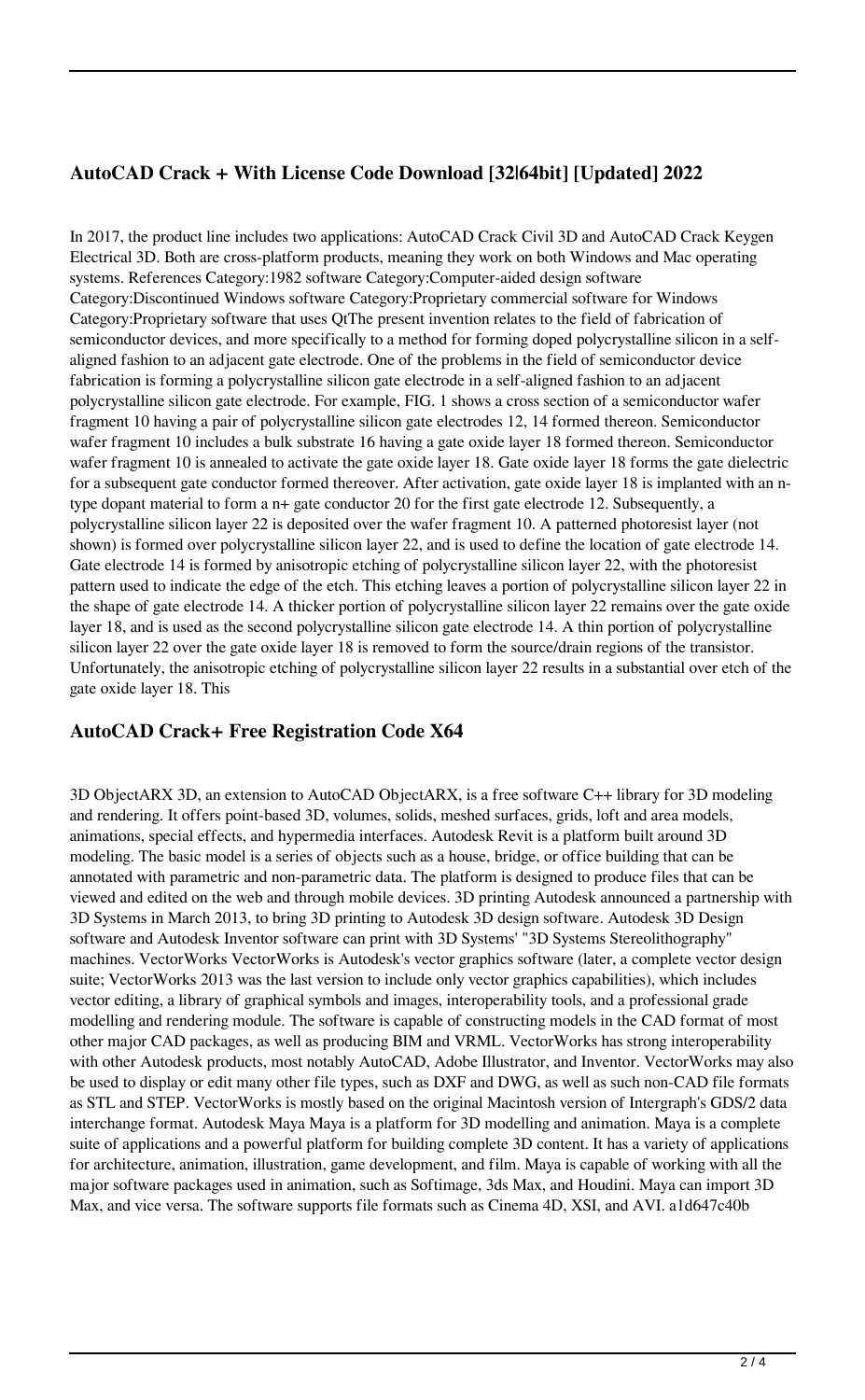### **AutoCAD License Code & Keygen**

3. Install the patch Step1: Execute the patch.nmm file 1. From the Patch 2018.n-mmr9 zip file, extract the file (called "patch.nmm") to your download folder. 2. Open the patch.nmm file and edit the paths to match the paths to the latest release's files: \* "patch.nmm" -> "C:\Program Files (x86)\Autodesk\Inventor 2018\Inventor.exe" 3. Apply the patch by executing the patch.nmm file. 4. Press Shift-R, then A, then the Enter key to restart the application and apply the patch.

#### **What's New In?**

Themes, a brand new set of customizable display themes. Change the theme of your drawings at a touch. (video: 1:11 min.) Double-click the ribbon to switch between 2 views – the 2D View and 2D Drafting-style View (video: 1:15 min.) Save feature: Save to your cloud drive, from your PC, your Mac or your Android device. Save a copy of your drawing as soon as you save it, or save a copy whenever you like (video: 1:17 min.) AutoScale (video: 1:45 min.) Autotrace (video: 1:17 min.) Flatten View (video: 1:37 min.) The new Builder tool (video: 1:21 min.) The new Camera tool (video: 1:41 min.) Power View (video: 1:20 min.) The new Selection tool (video: 1:40 min.) New options for the Snapping tool (video: 1:27 min.) Improved toolbars: Toolbar and Ribbon fly-outs (video: 1:26 min.) Check out the new ribbon and other new features in AutoCAD in this video: Automatic Face Capture (video: 1:10 min.) Flexible reference links (video: 1:28 min.) Simplified snapping settings (video: 1:41 min.) New Save As function (video: 1:13 min.) Evaluate command and sketchboard: Evaluate a command to see if it is successful or not, without creating a model (video: 1:12 min.) Save as sketchboard to reuse as an evaluation environment (video: 1:07 min.) Sketchboard smart guides (video: 1:25 min.) Path analysis (video: 1:22 min.) New interaction options for designing on tablet and mobile devices (video: 1:21 min.) Master detail templates: Master Detail templates, a new set of templates, include more options for you to edit and update quickly. (video: 1:15 min.) Show master details in drawing preferences (video: 1:34 min.) Displaying multi-sheet masters in drawing preferences (video: 1:18 min.) Master detail options for design surfaces